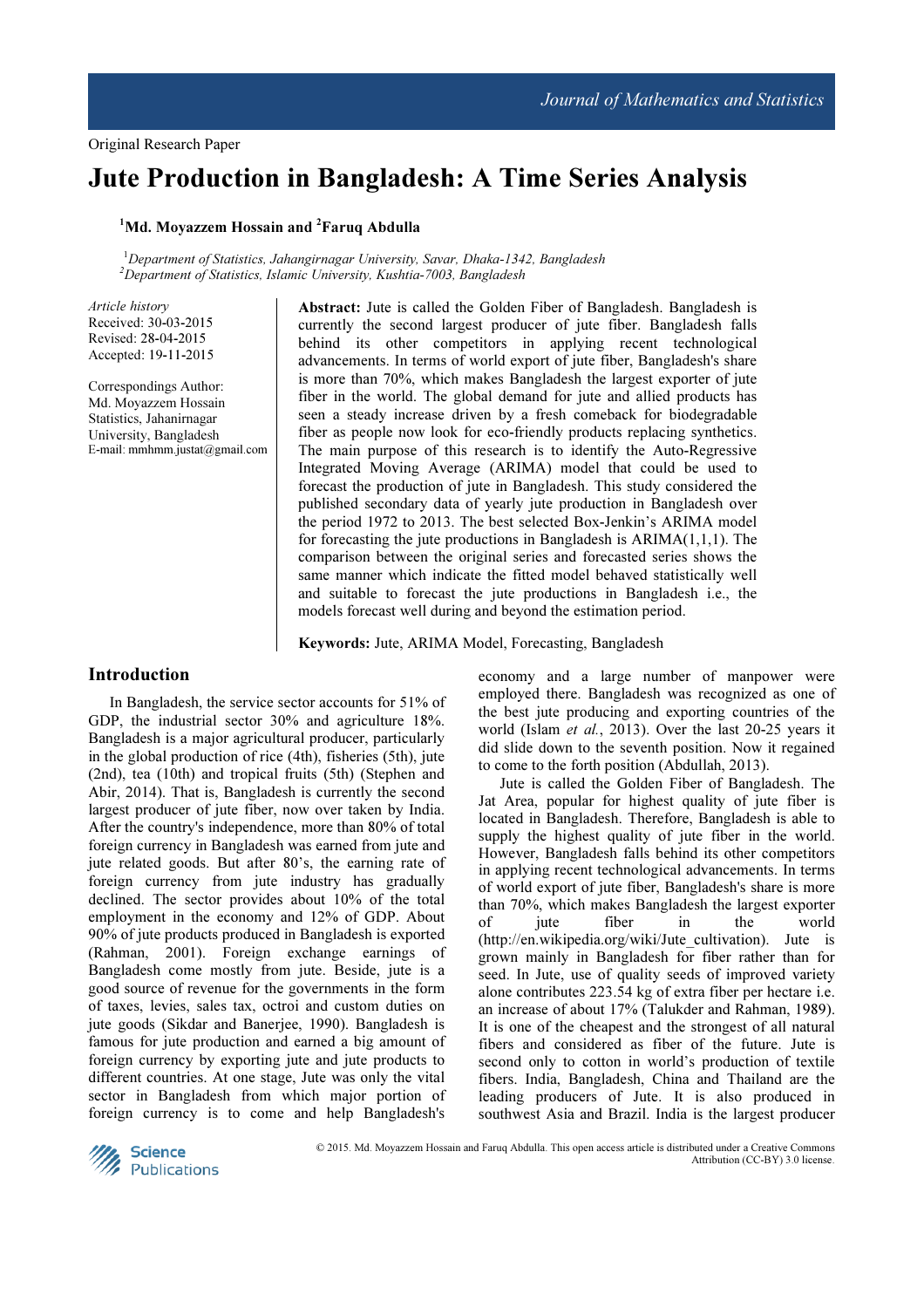of jute goods in the world, while Bangladesh is the largest cultivator of raw jute (Ghosh and Jethi, 2013).

Islam and Alauddin (2012) have pointed out the fluctuations and declining growth trend of jute production in the world and have created a good opportunity for countries like Bangladesh. Jute, as a natural fiber, has many inherent advantages like lustier, high tensile strength, low extensibility, moderate heat and fie resistance and long staple lengths. It is a biodegradable and eco-friendly. It has many advantages over synthetics and protects the environment and maintains the ecological balance. Jute is not only a major textile fiber but also a raw material for non-traditional and value added non-textile products. Jute is used extensively in the manufacture of different types of traditional packaging fabrics, manufacturing Hessian, carpet backing, mats, bags, tarpaulins, ropes and twines. Recently jute fibers are used in a wide range of diversified products: decorative fabrics, chic-saris, salwar kamizes, soft luggage's, footwear, greeting cards, molded door panels and other innumerable useful consumer products (Ghosh and Jethi, 2013). Jute is an annually renewable resource with a high biomass production per unit land area, and jute products being biodegradable decompose in the soil at the end of product life-cycle. Towards global warming, the synthetic materials are being considered as the root of many problems while the natural fiber products are proven to be absolutely harmless (Environment, 2011). The jutes increase the fertility of land, preserve the ozone layer by absorbing  $CO<sub>2</sub>$  and clean the air by emitting  $O<sub>2</sub>$ . The jute is used as vegetable, geotextile, biogas, biodegradable products which have impact on the environment (Islam and Ahmed, 2012). In jute production system, water management includes application of irrigation and draining out the excess water is needed from the jute fields. Irrigation is the artificial application of water to the crop field for its proper growth (Rahman et al., 1992).

In Bangladesh, almost 3 million farming households are involved in jute cultivation. Jute harvesting takes place at a time when marginal farmers and farm workers are faced with shortage of their food stocks. The cash derived from sales of jute fiber and the wages received by workers are an important contribution to food security for this vulnerable segment of the population. Rapid employment generation is vital to poverty reduction in Bangladesh. Economic growth driven by sectors that are labor-intensive by nature has greater potential for job creation. The fact that the jute sector is so labor-intensive has played important strength, given the country's large rural underemployment (Abdullah, 2013). The global demand for jute and allied products has seen a steady increase driven by a fresh comeback for biodegradable fiber as people now look for ecofriendly products replacing synthetics. Bangladesh produces around 30% of the total world production of jute and exports around 40% of its total produce as raw jute. Thus, it is necessary to estimate the behaviors of jute production and forecast the future production of jute in Bangladesh. The main purpose of this paper is to identify the Auto-Regressive Integrated Moving Average (ARIMA) model that could be used to forecast the jute production in Bangladesh.

### Materials and Methods

### Data Source

This study considered the published secondary data of yearly jute production in Bangladesh which was collected over the period 1972 to 2013 from the Food and Agricultural Organization (FAO) website.

### ARIMA Model

Suppose that  $\{\zeta_t\}$  is a white noise with mean zero variance  $\sigma^2$ , then  $\{Y_t\}$  is defined by  $Y_t = \zeta_t + \beta_1 \zeta_{t-1} +$  $\beta_2 \zeta_{t-2} + ... + \beta_0 \zeta_{t-q}$  is called a moving average process of order q and is denoted by  $MA(q)$ . If the process  ${Y_t}$  is given by  $Y_t = a_1 Y_{t-1} + a_2 Y_{t-2} + ... + a_p Y_{t-p} + \zeta_t$  is called an auto-regressive process of order p and is denoted by AR(p). Models that are combination of AR and MA models are known as  $ARMA$  models. An  $ARMA(p,q)$ model is defined as  $Y_t = a_1 Y_{t-1} + a_2 Y_{t-2} + ... + a_p Y_{t-p} + \zeta_1$ +  $\beta_1 \zeta_{t-1}$  +  $\beta_2 \zeta_{t-2}$  + ... +  $\beta_3 \zeta_{t-q}$ , where,  $Y_t$  is the original series, for every t, we assume that  $\zeta_t$  is independent of  $Y_t$ . 1,  $Y_{t-2},...,Y_{t-p}$ . A time series  $\{Y_t\}$  is said to follow an integrated autoregressive moving average (ARIMA) model if the d<sup>th</sup> difference  $W_t = \nabla^d Y_t$  is a stationary ARMA process. If  $\{W_t\}$  follows an ARMA(p, q) model, we say that  ${Y_t}$  is an ARIMA(p, d, q) process. Fortunately, for practical purposes, we can usually take d  $=$  1or at most 2. Consider then an ARIMA(p,1,q) process. With  $W_t = Y_t - Y_{t-1}$ , we have,  $W_t = a_1 W_{t-1} + a_2 W_{t-1}$  $2^+ \ldots + a_p W_{t-p} + \zeta_1 + \beta_1 \zeta_{t-1} + \beta_2 \zeta_{t-2} + \ldots + \beta_q \zeta_{t-q}$ .

# Box-Jenkins Method

The influential work of Box-Jenkins (Box and Jenkins, 1970) shifted professional attention away from the stationary serially correlated deviations from deterministic trend paradigm toward the ARIMA $(p, d, q)$ paradigm. It is popular because it can handle any series, stationary or not with or without seasonal elements. The basic steps in the Box-Jenkins methodology consist of the following five steps.

#### Preliminary Analysis

Create conditions such that the data at hand can be considered as the realization of a stationary stochastic process.

### Identification of a Tentative Model

Specify the orders  $p$ ,  $d$ ,  $q$  of the ARIMA model so that it is clear the number of parameters to estimate. Empirical autocorrelation functions play an extremely important role to recognize the model.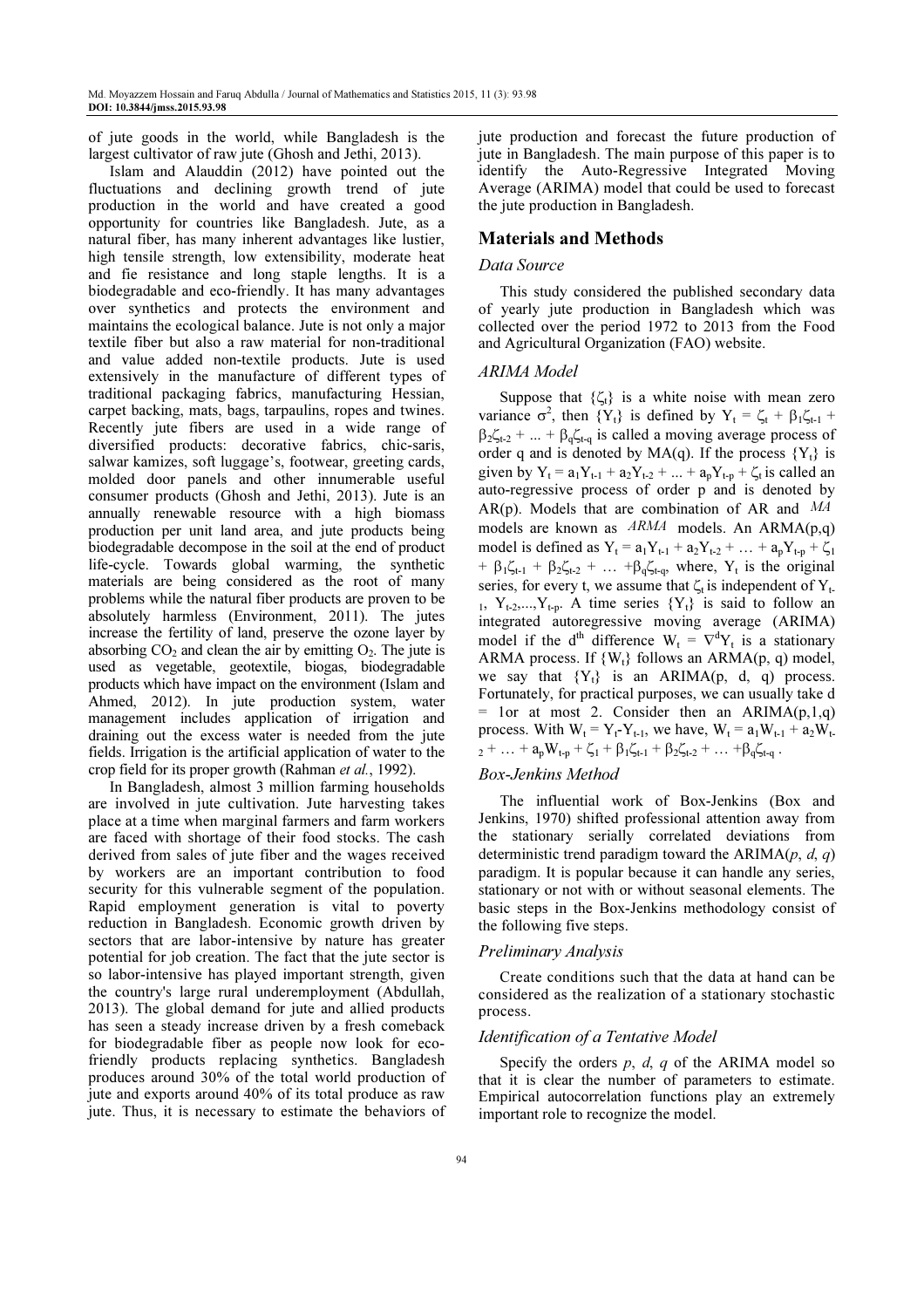#### Estimation of the Model

The next step is the estimation of the tentative ARIMA model identified in step-2. By maximum likelihood method, we estimate the parameters of the model.

### Diagnostic Checking

Check if the model is a good one using tests on the parameters and residuals of the model.

#### Forecasting

If the model passes the diagnostics step, then it can be used to interpret a phenomenon, forecast.

# Ljung-Box Test

Ljung-Box (Ljung and Box, 1978) test can be used to check autocorrelation among the residuals. If a model fit well, the residuals should not be correlated and the correlation should be small. In this case the null hypothesis is H<sub>0</sub>:  $\rho_1(e) = \rho_2(e) = ... = \rho_k(e) = 0$  is tested with the Ljung-Box statistic,

 $f^* = N(N+1) \sum_{i=1}^{N} (N-k) \rho_k^2(e)$  $\overline{11}$  $Q^* = N(N+1) \sum_{i=1}^{N} (N-k) \rho_k^2(e)$ , where, N is the number of

observation used to estimate the model. This statistic Q \* approximately follows the chi-square distribution with (k-q) df, where q is the number of parameter should be estimated in the model. If  $Q^*$  is large (significantly large from zero), it is said that the residuals of the estimated model are probably autocorrelated. Thus, one should then consider reformulating the model.

#### Model Selection Criteria

Before forecasting it is necessary to estimate the Time Series model and evaluating the performance of the best fitted model. There are many summary statistics available in literature for evaluating the forecast errors of any Time Series or Econometric model. Here, an attempt is made to identify the best models for jute production in Bangladesh using the following contemporary model selection criteria, such as RMSPE, MPFE and TIC.

### Root Mean Square Error Percentage (RMSPE)

Root Mean Square Error Percentage (RMSPE) is defined as:

$$
RMSPE = \sqrt{\frac{1}{T} \sum_{t=1}^{T} \left( \frac{Y_t^f - Y_t^a}{Y_t^a} \right)^2}
$$

where,  $Y_t^f$  is the forecast value in time t and  $Y_t^a$  is the actual value in time t.

### Mean Percent Forecast Error (MPFE)

Hossain et al. (2006) used the Mean Percent Forecast Error (MPFE) which is defined as:

$$
MPFE = \frac{1}{T} \sum_{t=1}^{T} \left( \frac{Y_t^a - Y_t^f}{Y_t^a} \right)
$$

where,  $Y_t^a$  is the actual value in time t and  $Y_t^f$  is the forecast value in time t.

Theil Inequality Coefficient (TIC)

Theil (1966) Inequality Coefficient (TIC) is defined as:

$$
TIC = \frac{\sqrt{\frac{1}{T} \sum_{t=1}^{T} (Y_t^f - Y_t^a)^2}}{\sqrt{\frac{1}{T} \sum_{t=1}^{T} (Y_t^a)^2} + \sqrt{\frac{1}{T} \sum_{t=1}^{T} (Y_t^f)^2}}
$$

where,  $Y_t^f$  is the forecast value in time t and  $Y_t^a$  is the actual value in time t.

### Results

In the present times, production takes place by the combined forces of various factors of production such as land, labor, capital etc. Future production depends on the price, demand, technology etc. However, in this paper, it is trying to identify the Time Series model for forecasting the future production instead of finding the factors influenced production. Some statistical properties of the selected model also checked here. During the study period the average Jute production in Bangladesh is around 968116.7 tonnes per annum with a standard deviation 221700.5 tonnes. The maximum production was 1571019 tonnes occurred in the year 1986 and the minimum production was 711 thousand tonnes occurred in the year 1999. In this study, Augmented-Dickey-Fuller (ADF), Phillips-Perron (PP) and Kwiatkowski– Phillips–Schmidt–Shin (KPSS) unit root test are used to check whether the data series is stationary or not. After first differencing the Augmented-Dickey-Fuller (ADF) test with  $Pr(|\tau| \geq -4.7666) \leq 0.01$ , Phillips-Perron (PP) test with  $Pr(|\tau| \ge 32.2337) \le 0.01$  and Kwiatkowski-Phillips-Schmidt-Shin (KPSS) unit root test with  $Pr(|\tau| \ge 0.1109) > 0.1$  at 5% level of significance adequately declared that the data series is stationary which suggest that there is no unit root. The graphical representations of the original and first differenced series are presented in Fig. 1a and b.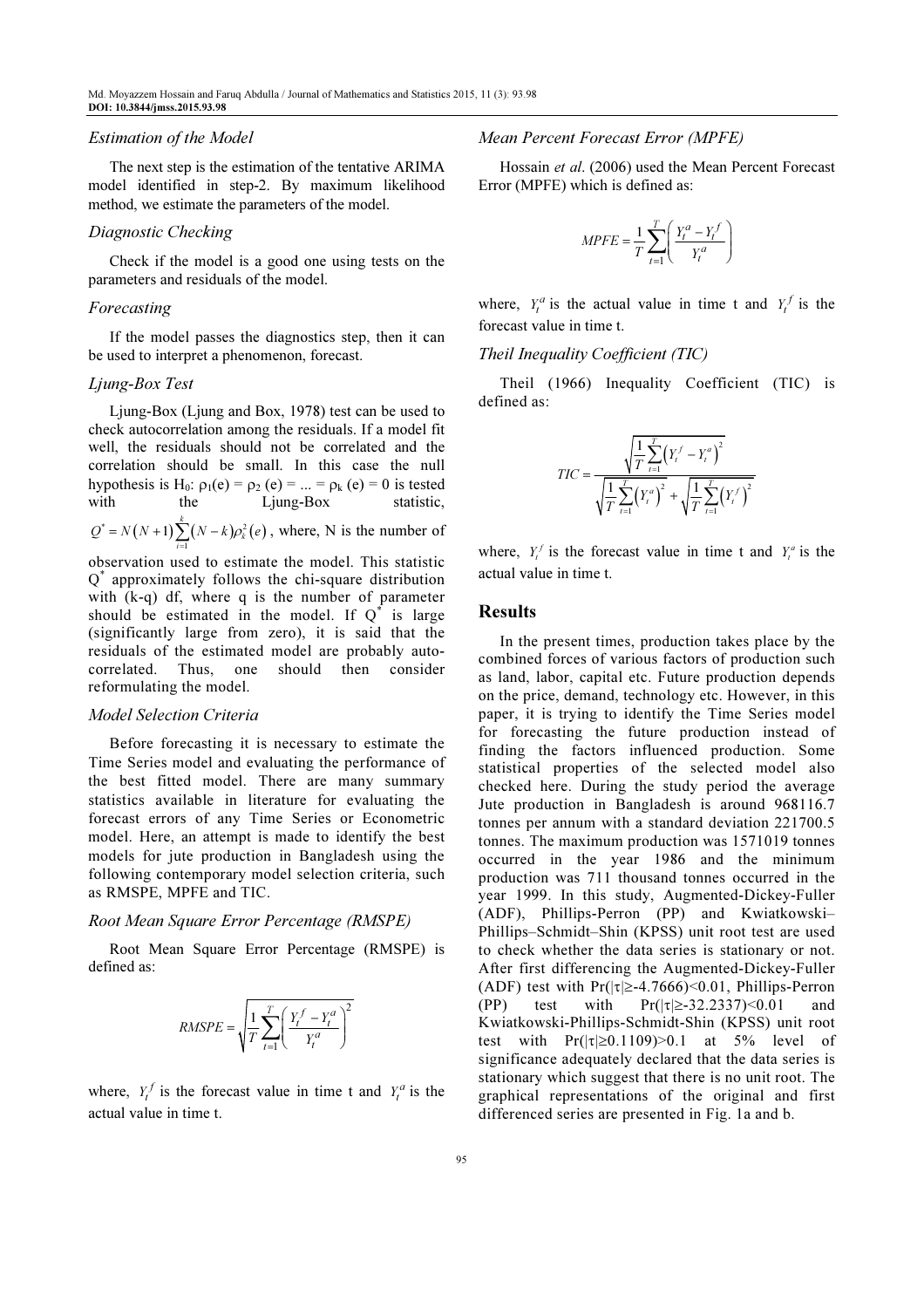

Fig. 1. (a) Time series (original series) plot, (b) Time series (1st differenced) plot (c) ACF and (d) PACF of 1st differenced jute production in Bangladesh

It is clear that the yearly jute production in Bangladesh fluctuated over the study period 1972-2013. The jute production started at about 1200 thousand tonnes in 1972 and reached a peak in 1986 of around 1571 thousand tones then it dropped dramatically up to the year 1990 and the production reached to around 841 thousand tones. After the year 2004 there was an upward trend in the jute production in Bangladesh, i.e., the variance is unstable which indicates the jute production data series is not stationary (Fig. 1a). However, it is clear that the first differenced jute production data series shows stable variance which indicates the data becomes stationary. To stabilize the variance and to make the data stationary first difference is enough that is difference order is 1 and it is said to be integrated of order 1 (Fig. 1b). The alternative positive and negative ACF (Fig. 1c) and exponentially decay PACF (Fig. 1d) indicates an autoregressive moving average process. Using the tentative procedure, it is clear that  $ARIMA(1,1,1)$  model with AIC = 112.69, AIC<sub>C</sub> = 1113.34 and BIC = 1117.83 is the best selected model for forecasting the jute production in Bangladesh. The estimates of the parameters of the fitted ARIMA(1,1,1) model are shown in Table 1. Also, the value of the most useful "forecasting criteria" of the fitted model are shown in Table 1.

Several graphical representations of the residuals for the fitted ARIMA(1,1,1) model are presented in Fig. 2. They suggest that there is no significant pattern among the residuals and hence it can be reached a conclusion that there is no autocorrelation among the residuals. Also, the "Box-Pierce" test with  $Pr(|\chi_1^2| \ge 1.209) = 0.2715$ and the "Ljung-Box" test with  $Pr(|\chi_1^2| \ge 1.2974) = 0.2547$ at 5% level of significance strongly suggest to accept that there is no autocorrelation among the residuals of the fitted ARIMA(1,1,1) model. Here "Histogram with Normal Curve" is used to check the normality assumption of the residuals of the fitted model. The Histogram with Normal Curve of the residuals of the fitted ARIMA(1,1,1) model is given in Fig. 2. Histogram with Normal Curve suggests that the residuals of the fitted  $ARIMA(1,1,1)$ model are approximately normally distributed. Therefore, it is clear that the fitted ARIMA(1,1,1) model is the best fitted model and adequately used to forecast the jute production in Bangladesh.

 By using the best fitted model ARIMA(1,1,1), the forecasted jute production along with 95% confidence level for ten years are shown in Table 2.

The graphical comparison of the original series and the forecasted series is shown in Fig. 3. It is observed that the forecasted series (blue-color) fluctuated from the original series (dark-green-color) with a very small amount which shows the fitted series has the same manner of the original series (Fig. 3). Therefore, the forecasted series is really a better representation of the original jute production series in Bangladesh.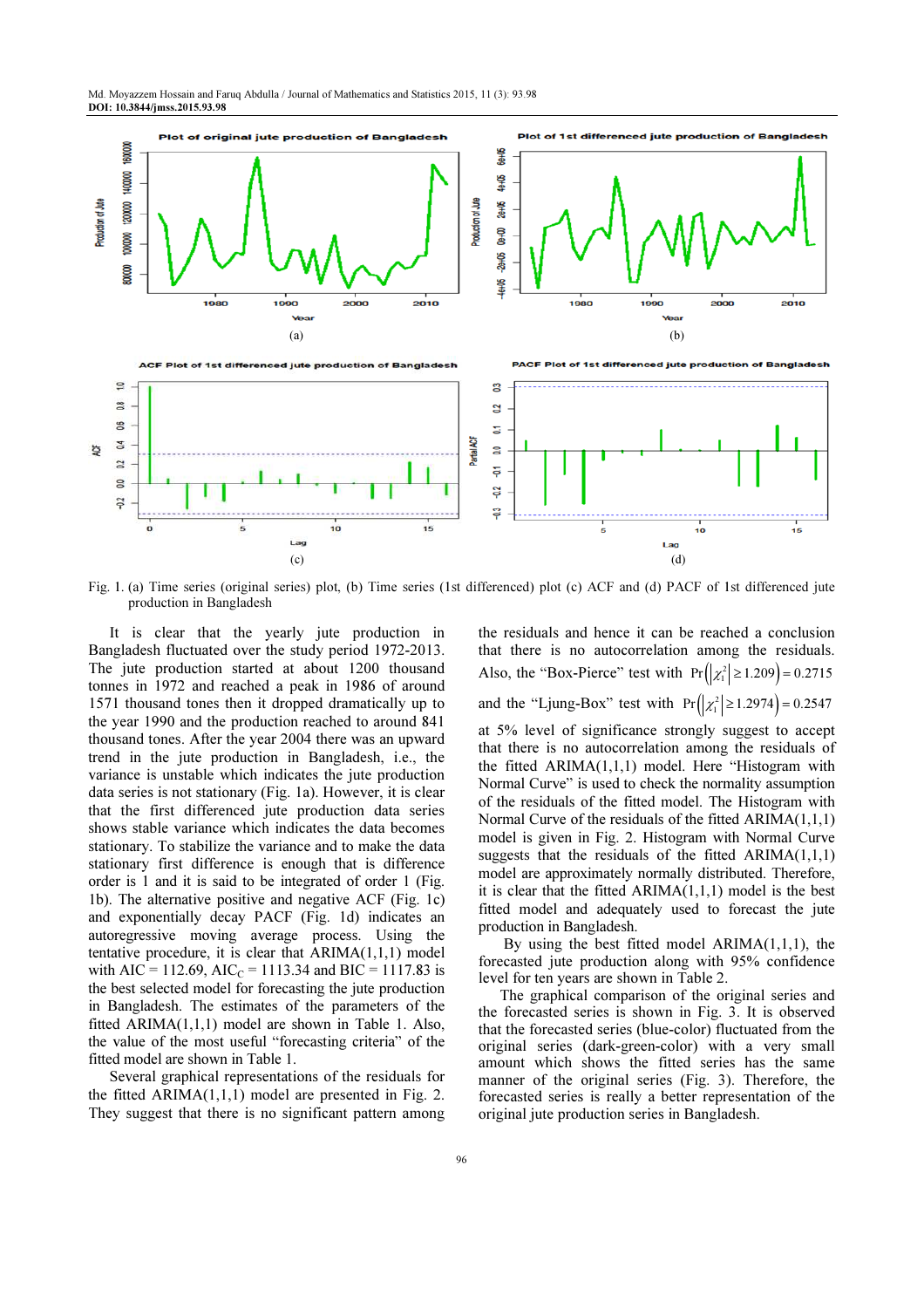

Fig. 2. Several plots of residual plots and histogram with normal curve



Fig. 3. Comparison between the original and forecast/ed jute production in Bangladesh

|  |  |  |  |  | Table 1. Summary statistics and forecasting criteria of the fitted $ARIMA(1,1,1)$ model |  |
|--|--|--|--|--|-----------------------------------------------------------------------------------------|--|
|--|--|--|--|--|-----------------------------------------------------------------------------------------|--|

| Coefficients         | Estimates | Std. Error   | t-value     | p-value |
|----------------------|-----------|--------------|-------------|---------|
| ar1                  | 0.7051    | 0.1328       | 5.30949     | 0.05926 |
| mal                  |           | 0.0767       | $-13.038$   | 0.02437 |
| Forecasting criteria | MASE      | <b>RMSPE</b> | <b>MPFE</b> | TIC     |
|                      | 0.87881   | 0.16508      | $-0.031$    | 0.08547 |

# Table 2. Forecasted jute production in Bangladesh

|      | Jute production (tonnes) |            |            |  |
|------|--------------------------|------------|------------|--|
| Year | Forecasted               | <b>LCL</b> | <b>UCL</b> |  |
| 2014 | 1276199                  | 936685     | 1615713    |  |
| 2015 | 1195250                  | 775745     | 1614754    |  |
| 2016 | 1138170                  | 681476     | 1594865    |  |
| 2017 | 1097923                  | 622041     | 1573804    |  |
| 2018 | 1069543                  | 583176     | 1555909    |  |
| 2019 | 1049532                  | 557180     | 1541883    |  |
| 2020 | 1035421                  | 539523     | 1531320    |  |
| 2021 | 1025472                  | 527399     | 1523544    |  |
| 2022 | 1018456                  | 519011     | 1517901    |  |
| 2023 | 1013509                  | 513175     | 1513843    |  |
| 2024 | 1010021                  | 509099     | 1510943    |  |
| 2025 | 1007561                  | 506244     | 1508878    |  |